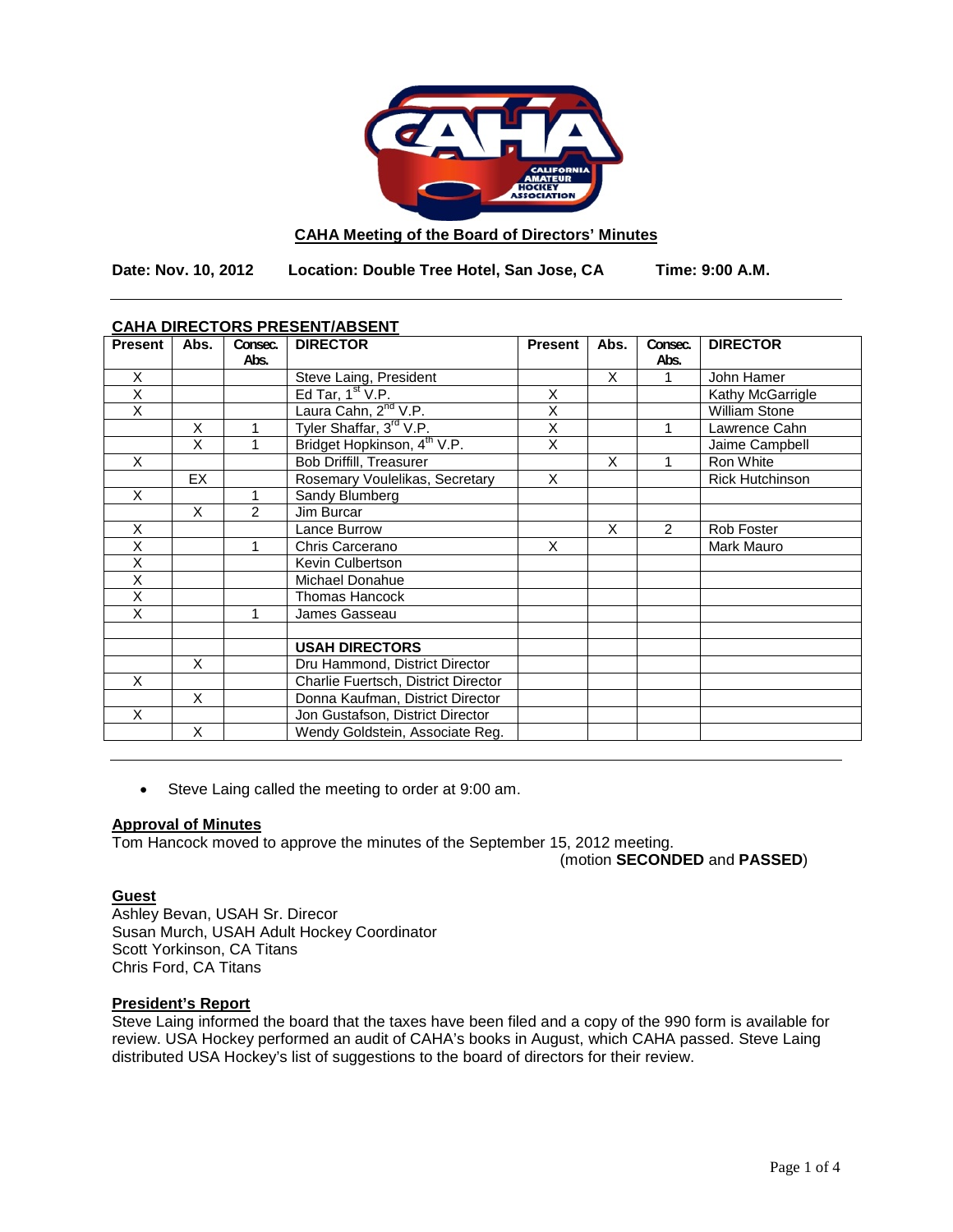### **President's Report (cont'd)**

At the Pacific District Meeting, it was decided to move the District Youth Select Camp to San Jose from WA. The Girls' District Select Camp will remain in WA.

Steve Laing distributed a revised CAHA Screening policy for review and approval by the board. Bob Driffill moved to approve the revisions to the CAHA Screening.

(motion **SECONDED** and **PASSED**)

Steve Laing reported that there are two issues currently being reviewed involving infractions to the Safe Sport Policies (eg. locker room boxing, etc.). The clubs are currently handling them well. Once the investigation has been completed, if appropriate, fines will follow.

Steve Laing introduced Scott Yorkinson, head of the Titans Program. Laura Cahn stated that Youth Council has concerns regarding the number of out of state players on Titans' teams. Scott Yorkinson stated that the goal of their program is to move players to the next level. There are about 10-12 CA players that end up every year without a AAA team to play on. By bringing in the out of state players he can field a competitive team for these same CA players to play on. The Titans program has been successful in moving players onto higher levels. Steve Laing asked Youth Council to review the CAHA Rule 7.21 (c) and report for discussion at the CAHA Board of director's meeting in January.

Steve Laing informed the board that there were 16 rinks in CA that participated in USA Hockey's November "Try Hockey For Free Day". There were approximately 371 registrants that participated.

And finally, Steve Laing recommends that the board consider purchasing additional D&O insurance. No opposition from the board, therefore Steve will proceed.

#### **Financial Report**

Bob Driffill distributed the financials dated July 1 to October 31, 2012. Mike Donahue moved to approve (motion **SECONDED** and **PASSED**)

#### **Concussion Committee Report**

William Stone distributed and presented a draft form of CAHA's position on concussion-impact indicator devices; and moved to adopt the Concussion Committee's recommendation. Motion was denied. Charlie Fuertsch will report on USA Hockey's position regarding this in January.

The Concussion committee presented a revised CAHA Concussion Awareness form that includes coaches, managers, directors, referees and locker room attendants as signees. Board is concerned with having the referees sign the form. Concussion committee will revise and send form. Discussion tabled until meeting in January.

#### **Member Services**

Jaime Campbell informed the board that CAHA's membership has grown. There were 81 associations registered in CAHA in 2011-2012. In 2012-2013, we have five-(5) new member associations joining, giving us a total of 86 associations. Jaime Campbell reported on the Russia trip and presented a slideshow. The trip was very successful and an amazing experience for the 10 CA Players and 10 Minnesota players and coaches.

#### **Disputes Resolutions & Penalty Review Report**

Ed Tar informed the board that they will be conducting a hearing today for a screening alert.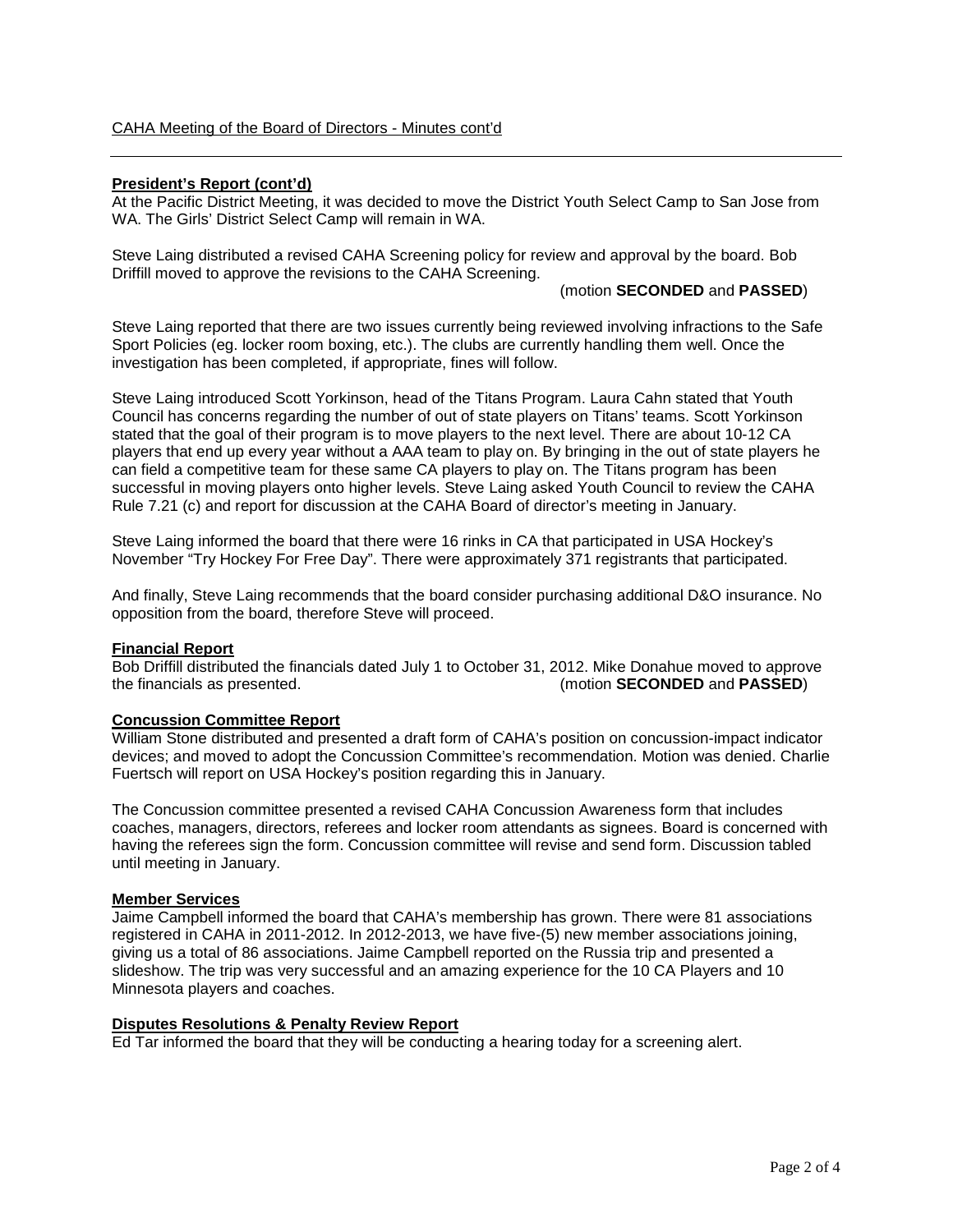### **Select Camp**

Ed Tar reiterated that players need to go through the league camps in order to be considered for a spot in the CAHA Select Camp. The only exception is for injured players who may possibly be selected to advance to the CAHA Camp. No other exception will be made. Players that are playing out of state may petition. The CAHA Select Camp is looking for evaluators and coaches. Interested candidates should email Ed Tar. Ed Tar stated that the Multi- District Camp for 14U's will be held in CO once again this year. Larry Cahn inquired on the number of spots per state in the District. Larry Cahn suggested that we need to re-evaluate these numbers for future District Camps.

#### **Youth Council Report**

Laura Cahn informed the board that the AA weekends are well under way and successful thus far. The AAA scheduling has been completed and running smoothly. No Girls' report, Bridget Hopkinson is absent. High School teams have been formed and playing games. Vacaville hosted a small jamboree in October. There will be another hosted by San Jose and one in the south, location TBD.

Laura Cahn reported on a PW AA team's request to have the CAHA Playdowns moved to a later date because of their recent acceptance to the Quebec International PW Tournament. Youth Council unanimously denied this request. Laura Cahn summarized the team's option of staying AA and then forfeiting the playoffs or electing to move to AAA before close of final Tier rosters. The board inquired on the ramifications of moving to AAA. Laura Cahn explained that there would be CAHA weekend fees refunded back to the other PW AA teams in the state which would then be passed on to the "offending team." The board advised that should this move up to AAA occur, then those funds need to be collected as soon as possible and failure to do so would deem the "offending team" ineligible for playoffs.

#### **Adult Hockey Report**

Ashley Bevan, USA Hockey Adult Sr. Director, distributed USA Hockey's "Adult Program Services" to the board for their review and perusal. In addition to youth, USA Hockey has a "One Goal" program for adults as well. Ashley Bevan informed the board that CA's adult registration numbers are very good and one of the top states in the USA. Laura Cahn informed the board that the Vacaville Women's event was very successful.

### **Tournament Report**

Sandy Blumberg distributed samples of the CAHA individual awards ~ medals for review. Steve Laing had CAHA State playoff pucks done. Sandy Blumberg informed the board that we will have "foul" towels again for distribution to the players at the state tournaments.

### **ADM**

Steve Laing stated that at the next CAHA meeting in January, CAHA will need to outline its intentions regarding full ice allowance for the 8U teams.

### **Pacific District Report**

Charlie Fuertsch informed the board that the Boys' District Select Camp (all three ages) will be held in San Jose this year during the same weekend. Bruce Urban is no longer running the camp. Chris Noss, from AK together with Jon Gustafson will be handling the administration and Wayne Sawchuck will be responsible for the evaluators. The Girls' District Camp will be in WA again this year April 25-28, 2013. Daryl Thompson will oversee the Girls' Camp. Charlie Fuertsch stated that starting this year CAHA will be submitting their own Block Grant request and it will not go through the District anymore. This follows USA Hockey's suggestion. The Bobby Freeland Grant is being reduced from \$20,000 to \$10,000. The difference will be used towards the Safe Sport and Disabled Hockey programs. Dan Rogness will be resigning in June 2013. And finally, in 2014, USA Hockey is increasing the number of teams participating in the Tier I Nationals from 12 teams to 16 teams.